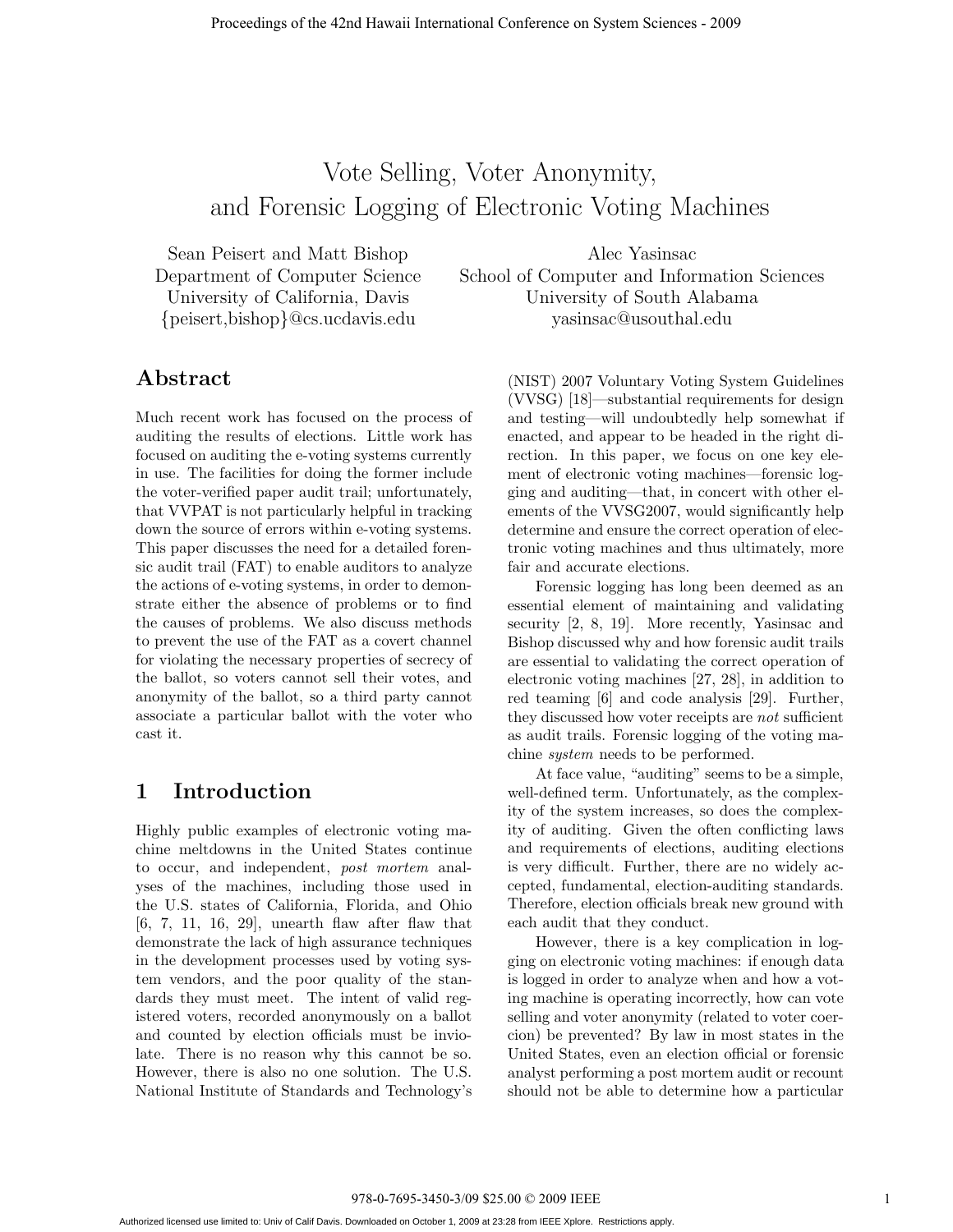voter voted. The analyst should only be able to analyze the correctness of the machine, and the election official should only be able to conduct a recount, but not associate those votes with particular voters.

For example, in Florida, the initial results for an election for the Congressional District 13 (CD13) showed an anomaly: the number of un $dervotes<sup>1</sup>$  was an order of magnitude higher than expected for such a high-profile, contentious race. Further, the same anomaly occurred in only one other race out of 25. As there were no voterverified paper audit trails (VVPATs) associated with the machines, the dispute was whether the voting machines correctly recorded the votes that the voters intended to cast. Some believed that the voters did indeed cast their votes for the race and so the source of the undervotes was malfunctioning voting machines. Others thought that the contentiousness of the race had caused voters to skip that particular race. A widely accepted explanation is that poor ballot design caused voters to miss the CD13 race on the ballot. Still, there is little physical evidence to support any hypothesis.

The State of Florida audited the election. Part of that audit involved dynamic testing of the voting machines to see if any problems not revealed before the election arose in this post- election testing. A second part involved a source code audit of the voting system to determine if any software vulnerabilities or flaws could have caused or contributed to the undervotes. The audit concluded that the examined software did not cause or contribute to that problem [29].

During the analysis, the investigators commented that if the machines had a VVPAT, that the VVPAT "audit trail" would have been of little help in the analysis. If the VVPAT showed the undervote, it would be echoing the current results, and again the question would arise whether the undervote was due to the voter not casting a vote for the particular race, or was due to a programming error: exactly the situation without a VVPAT. However, if the VVPAT showed the voter having cast a vote for the race and the electronic count showed an undervote, then the investigators would know that an inconsistency occurred either before the vote was printed (in the case where a voter did not vote, and the VVPAT said she had) or after he vote was printed (in the case where a

voter voted, and the electronic record of the ballot said she had not). Thus, the VVPAT could have confirmed that a problem existed without providing any guidance on the cause of the problem.

What auditing mechanisms would be useful to provide the information necessary to audit the system in a way that would uncover problems such as this? Specifically, what are the precise points in the system at which audit mechanisms should be placed and what data should those audit mechanisms record? For example, which system and/or function calls [20] should be saved? At this point, these are all open research questions.

The proper use of appropriate data gathering mechanisms would enhance both security and integrity, because they could be used to track events on the system to detect malicious activity (security) as well as tampering, alterations, and errors involving the recording and counting of votes (integrity). We call the log generated by these mechanisms a forensic audit trail (FAT), to distinguish it from the voter-verified audit trail (VVPAT).

But collecting a FAT also leads to a problem. Consider George, who wants to sell his vote. John says that he will pay George if George votes for a certain Presidential candidate named Thomas. John tells George to vote for Thomas by first voting for James, then changing his vote to Andrew, then back to James, then to Thomas. This sequence of votes (James/Andrew/James/Thomas) is highly unlikely to be accidental. If John sees this sequence in a FAT, he can guess that George probably cast that vote. This type of communication uses a covert channel, or a path through which people can communicate but that was not designed for such communication. This type of messaging is anathema to the U.S. election system in general because it enables the selling of votes. Any FAT must guard against this problem.

In this paper we focus on the two key issues of forensic logging of an electronic voting machine: recording enough data to evaluate the operation of a voting machine, but doing so in a way that disallows any manner of reverse-engineering the vote to a voter by using the audit trail.

## **2 Background**

#### **2.1 Forensics**

Logging the appropriate data and analyzing it is hard even without anonymity requirements. Op-

<sup>1</sup>An undervote is when a ballot is cast with no valid selection for a particular race.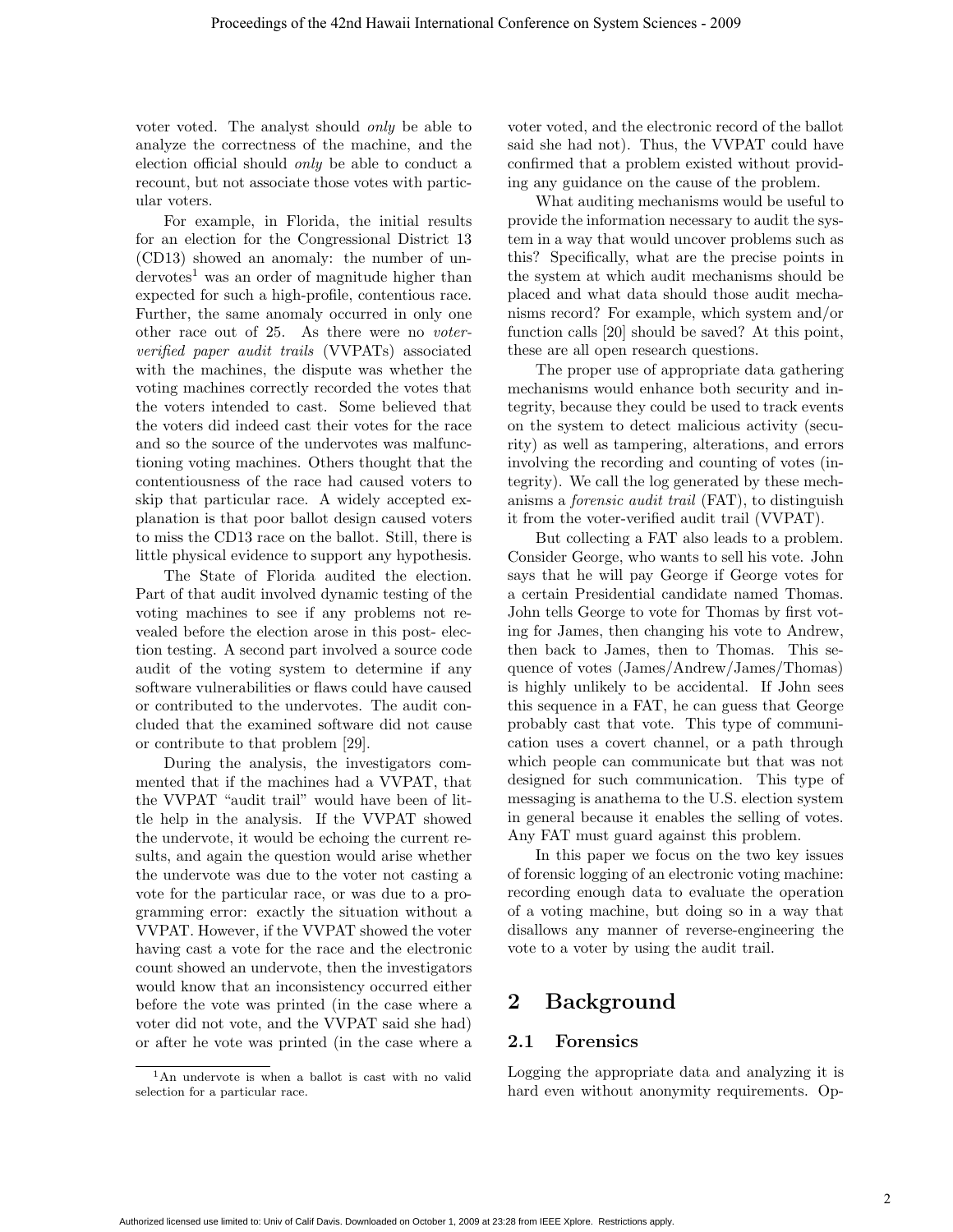timizing and correlating the data that is being logged reliably are difficult, but both are essential to a successful analysis. And, as we discussed, in some cases, the needs of a forensic analyst may even directly contradict laws, such as the ability to reverse engineer a malfunctioning voting machine vs. the anonymity of the voter.

A systematic approach, that includes both the laws and some sort of security policy is needed [21]. However, the outcomes of cases in U.S. courts have not yet defined acceptable standards for the composition and admissibility of digital evidence. Therefore, we cannot apply existing legal forensic standards directly to election audits.

We have previously described a model of forensic logging, Laocoön  $[22]$ , that uses attack graphs based on intruder goals to guide an optimal set of data to be logged and to assist in correlating that data during a post mortem analysis. We demonstrated how a mechanism using the model effectively reduces the possibility of failing to record necessary data, while minimizing the amount of unnecessary data being recorded. Thus, this approach is more effective than current ones and also more efficient for both the computer system recording the forensic data and for the human forensic analyst analyzing the data.

Constructing the attack graphs can be time consuming and difficult for a general-purpose computing system. However, electronic voting machines are not general purpose computers. They have highly restricted modes of operation and well-defined security policies. For example, many violations of security policy on an electronic voting machine (e.g., changing or discarding cast votes) are easy to define precisely. The benefit of the model is that deriving or knowing the methods for violating the policies—which is known to be difficult—need not be pre-defined. The result is that only the information that is necessary to analyze to understand the violations or suspected violations is recorded. Without the model, system designers would either have to guess about what is important (creating the risk of missing something) or record everything (thus simultaneously violating anonymity/confidentiality rules and also overwhelming both the auditing system and the human analyst).

Thus electronic voting machines and the related election management systems make ideal environments for the use of the model. Most importantly, Laocoön provides a technological frame-

work for balancing secrecy and anonymity needs with auditing. By using Laocoön to systematically characterize both attacker and defender goals, one can then more easily characterize the threats and targets. By understanding the context of attacks and failures better, an analyst can weigh forensic metrics against privacy metrics to evaluate what information can be revealed to the auditors and therefore what, of the requirements given by Laocoön, can and cannot be safely recorded. In this manner, if a particular state does not want auditors to be able to see how voters cast their ballots, the model leads to one set of constraints. Alternatively, if a state has no such laws, and determines that the auditors are trusted, or establishes procedural mechanisms to provide protection to preserve anonymity, the model leads to a different set of privacy constraints.

#### **2.2 Practical Matters**

It is also clear that Laocoön alone is insufficient, and needs to be combined with a procedural model [21]. For example, the system should be built in such a way that the logging mechanism cannot be bypassed and the logs are tamperproof, or measurably tamper-resistant [26]. This requires the use of a reference monitor-like component and writeonce storage devices. However, even such low-level mechanisms are not 100% reliable, and so they also must be designed to fail in a safe way.

For example, one way to store the logs is to use a transaction-based system that records each transaction [30] to a separate system with a separate (and perhaps even more rigorous) security domain. This would work in a way that a transaction on the primary system would not proceed without acknowledgment of receipt by the logging system. However, if the link between the two is broken, the primary system should stop functioning. This is vulnerable to a denial-of-service attack, of course, but certain jurisdictions may find this more desirable than over-votes or other actions proceeding without being logged. (For example, they could revert to paper ballots at that point.)

The model must also account for procedural elements outside of any technical context. Doing so can help to verify where to focus effort on additional training for or redundancy in the duties of poll workers. Indeed it is at least as important to know the most critical points to train humans so that effort is not wasted on technological solutions when such a solution is not appropriate. There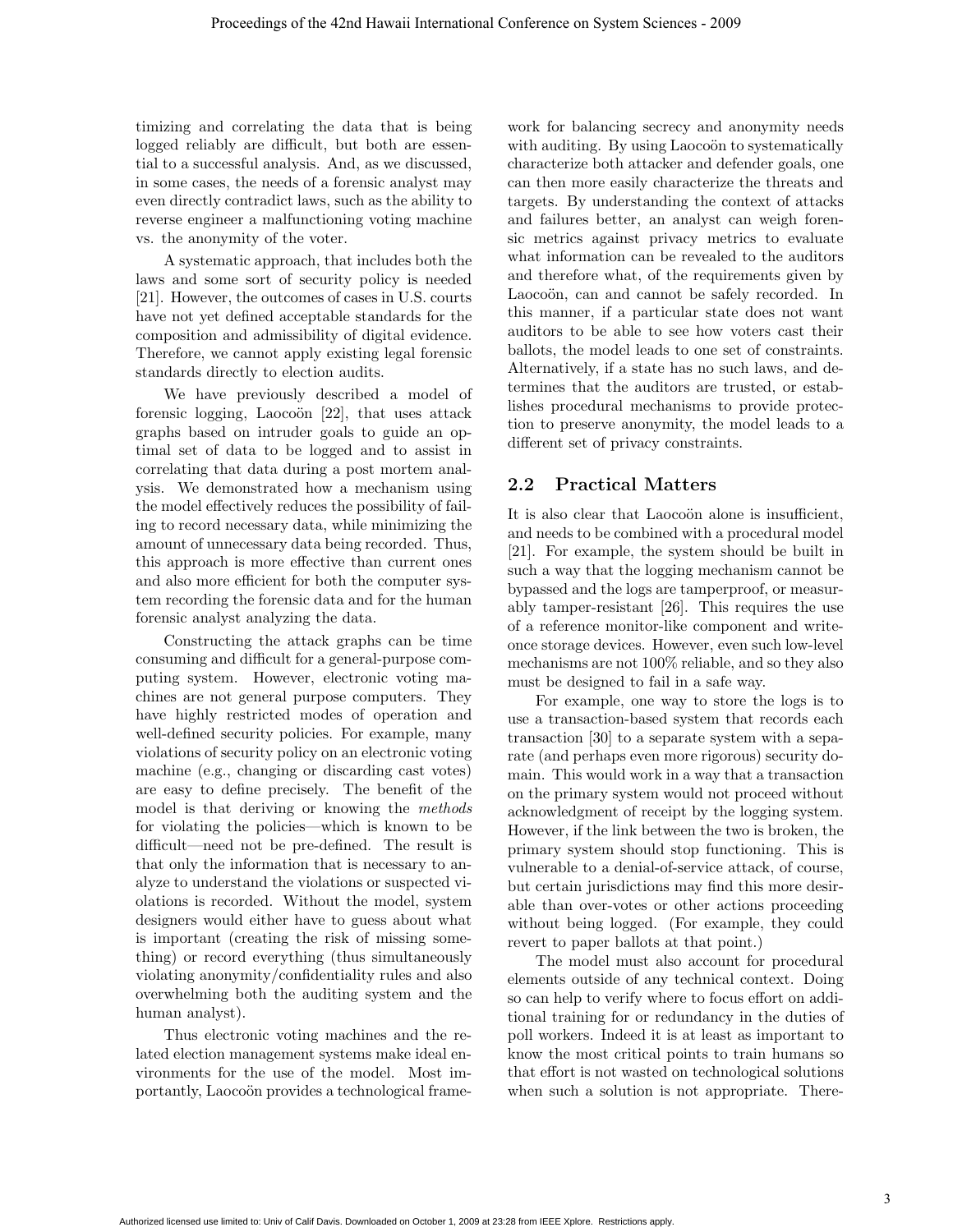fore, the design of an audit system should begin with voting machine requirements, which we have previous discussed. The research questions that we previously posed also drive the construction of the forensic model by giving a starting point for understanding what the system looks like when it's running as it is intended, when it is running in violation of its original intention, and what elements of the system could cause a transition between those two state spaces.

But even system requirements—the policies for an electronic voting system vary among specific types of machines; a precinct-count optical scanner has very different requirements than a touchscreen  $DRE<sub>1</sub><sup>2</sup>$  for example. Yet certain requirements apply to all election systems. Thus, the design of an auditing system should begin by refining voting requirements into policies that voting systems must meet. These policies serve as input to the model that guide which data is to be logged. For the remainder of this paper, we focus only on the technological elements, and assume the common elements that all such systems share and face for auditing.

## **3 Methods for Forensic Logging**

The basic requirements for all elections held in the United States are (in no particular order) accuracy, convenience, efficiency, and security. We focus on the first and last items. For our purposes, "accuracy" means that the vote totals reflect the votes cast, and "security" means that no one has tampered with the system in a way that could affect the recording or counting of votes, or compromise the anonymity of the voter or the secrecy of the ballot. How can we detect violations of these requirements, and reconstruct what happened?

The context in which events occur is critical to their correct interpretation. Logging sequences of touches are not enough: the context—the contents of the screen—provides the information that enables the analysts to interpret the log in order to reconstruct the series of events. This allows the analysts to decide whether the touches are

meaningful, and if so what they mean. Combined with the other data, such as source code, the auditors will have available, the analysts can use the FAT to reconstruct the voting system's "state" at any point. The system's state includes technical characteristics that are commonly associated with computer systems, such as how long the system has been running or which (anonymous) "user" started it, and characteristics that reflect a voter's perception of the system, such as which language it is displaying information in.

As an example, suppose a voter touches the screen on an electronic voting machine 103 times during a voting session. Those touches are all actions affecting the state of the system, so the positions of these touches are recorded as forensic information. But that information alone does not provide the context for interpreting what those touches meant. So, assume the analyst knows which page of the ballot was being displayed. If 20% of the touches did not connect precisely to a "hot spot," but were near a hot spot, and if immediately after those touches the nearest hot spot was touched precisely, then a forensic analyst could reasonably conclude that the portion of the screen that is supposed to detect a voter's touches was mis-aligned. The additional context of the screen positioning helps the analyst to understand how to interpret the touches, and whether the nonconnecting touches were the voter idly tapping the screen, or indicate some other problem.

Fundamentally, the electronic voting machine is also a computer. It might be connected to other electronic voting machines and/or a "supervisor" machine. It may even be able to receive inputs from other hardware sources, such as removable storage devices that can upload new firmware or in some way alter the behavior of the machine. Thus, many of the characteristics of an electronic voting machine can be captured in the same way as for a general-purpose computer system on a network, using logging appropriate for such a situation. This could include capturing "network" traffic, insertion of new software, and replacement of existing software. It could even include recording system and dynamic library calls [20] to an operating system, as is often necessary for forensic analysis of general-purpose computers, unless the system is an embedded system with extremely narrow functionality dictated by the hardware design itself.

This raises the question of limits. How much

<sup>2</sup>A Direct Recording Electronic Voting Machine (DRE) records votes digitally on electronic components (e.g., hard disks or flash memory), as opposed to an Electronic Ballot Marker (EBM), which contains touch-screens and other similar components to a DRE, but the vote is ultimately recorded on a paper ballot, not an electronic object.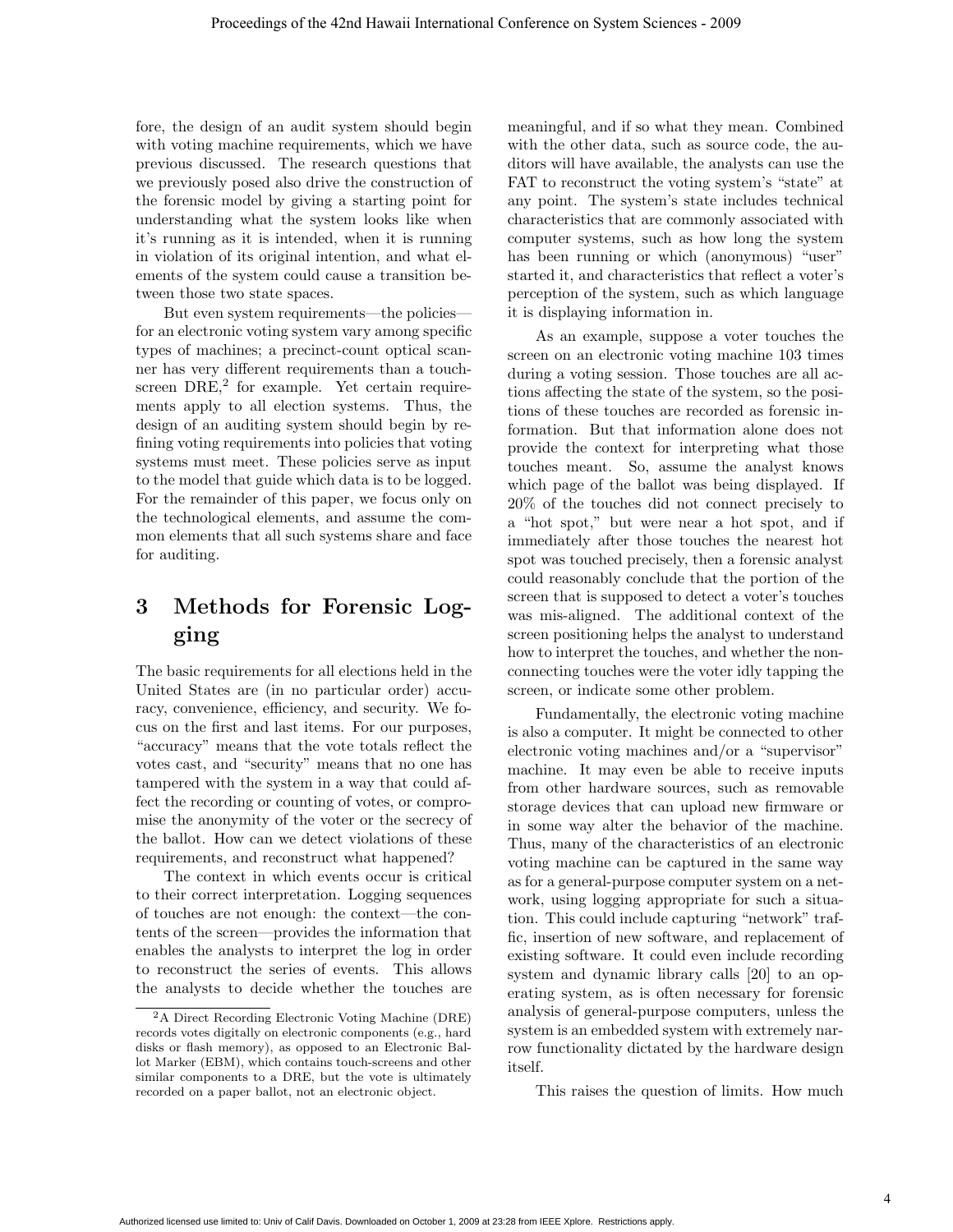information needs to be recorded? How much can be recorded without causing problems, either mechanical (such as running out of memory) or in the ability of the election to meet its requirements (violating ballot secrecy, for example)?

The design of an audit system should begin with voting machine requirements. The requirements are translated into policies and the policies are used to define attack graphs. The attack graphs are formed by starting with an ultimate goal of the attackers—the policy violations—and working backward to—the point of "entry" into the system. As mentioned earlier, we cannot define, let alone enumerate, all methods of violation. The model tolerates this by using data about steps toward the policy violation that we do know something about to place bounds on the steps that we do not know anything about. These attack graphs are then translated into specifications and implementations that Laocoon uses to guide logging what data to log and where to place the instrumentation to log the data. Finally, that data is used by a human analyst to conduct forensic analysis in a rigorous and systematic way.

For example, consider how Laocoon would handle over-voting. Over-voting occurs when more candidates are selected than are allowed in a given race, and electronic voting machines generally disallow over-votes. There are a limited number of ways in which such an event could ultimately be recorded, either on a VVPAT or on electronic media. At some point, the value of a variable or a (set of) bit(s) changes somewhere. There are a limited number of data points that can be manipulated to do this. Describing in advance how the data is manipulated is not necessary (and in fact may be impossible). It is sufficient to understanding the possible paths that lead to this manipulation. The paths begin at entry into the system (e.g., touchscreen, supervisor machine, hardware manipulation) and end at the data. These paths must be monitored. This automatically places bounds on the intermediate steps that happen along the path. This allows a system to collect enough information for a forensic analyst to analyze the violation—the traversal of that attack graph by an attacker—and either understand what happened, or determine how to analyze the system further to obtain any necessary information not recorded in the FAT.

One goal of forensics is to reconstruct the state of a machine in sufficient detail that an analyst

can understand the sequence of events leading up to the attack, and the attack itself.<sup>3</sup> Suppose such a reconstruction requires the FAT to record enough information to allow a voter to "mark" her ballot so others can determine how she voted. Two obvious techniques are to vote by touching the screen in a predetermined and unusual way (which is recorded in the FAT), or writing in an unusual candidate name such as "Frisbey Q. Perhassenpfeffer." This marks the ballot so election officials or members of an audit team can identify the ballot. This is a classic insider attack [4], unless the state allows the contents of the FAT to become public or untrusted observers are allowed to examine the FAT during its review. Indeed, it has recently been shown with certain datasets that with very little information about a particular record, it is possible to reverse-engineer the identity of the voter [17]. Given the information that could be collected by a voting machine, there is substantial cause for concern about how easy it is to defeat anonymization techniques which simply simply strip the names from that data and hope it is anonymous.

As a more detailed example, consider a presidential election with candidates James, Andrew, and Thomas. George wishes to reveal to John how George voted, in a way that John will believe. For example, if John is going to pay George \$1,000 to vote for Thomas in the election, John needs to be sure that George actually cast his vote for Thomas before paying him. So they agree to a signaling mechanism by which George will uniquely mark the record of his vote, so that John can verify it is indeed George's vote.

The key idea is that George need not mark his ballot uniquely. As the FAT allows complete reconstruction of all events on the system that George votes on, George need only take a series of options that populates the portion of the FAT (thus, marking it) that corresponds with his voting. John then locates the part of the FAT that corresponds to George's voting. He then reconstructs the sequence of votes, and from that can determine how George voted.

Continuing with our example, George and John mutually agree that before touching the screen to vote for Thomas, few voters will initially vote for James, then change their vote to Andrew,

<sup>3</sup>The other goal is to enable the analyst to present the information to others, such as judges, lawyers, and the body politic.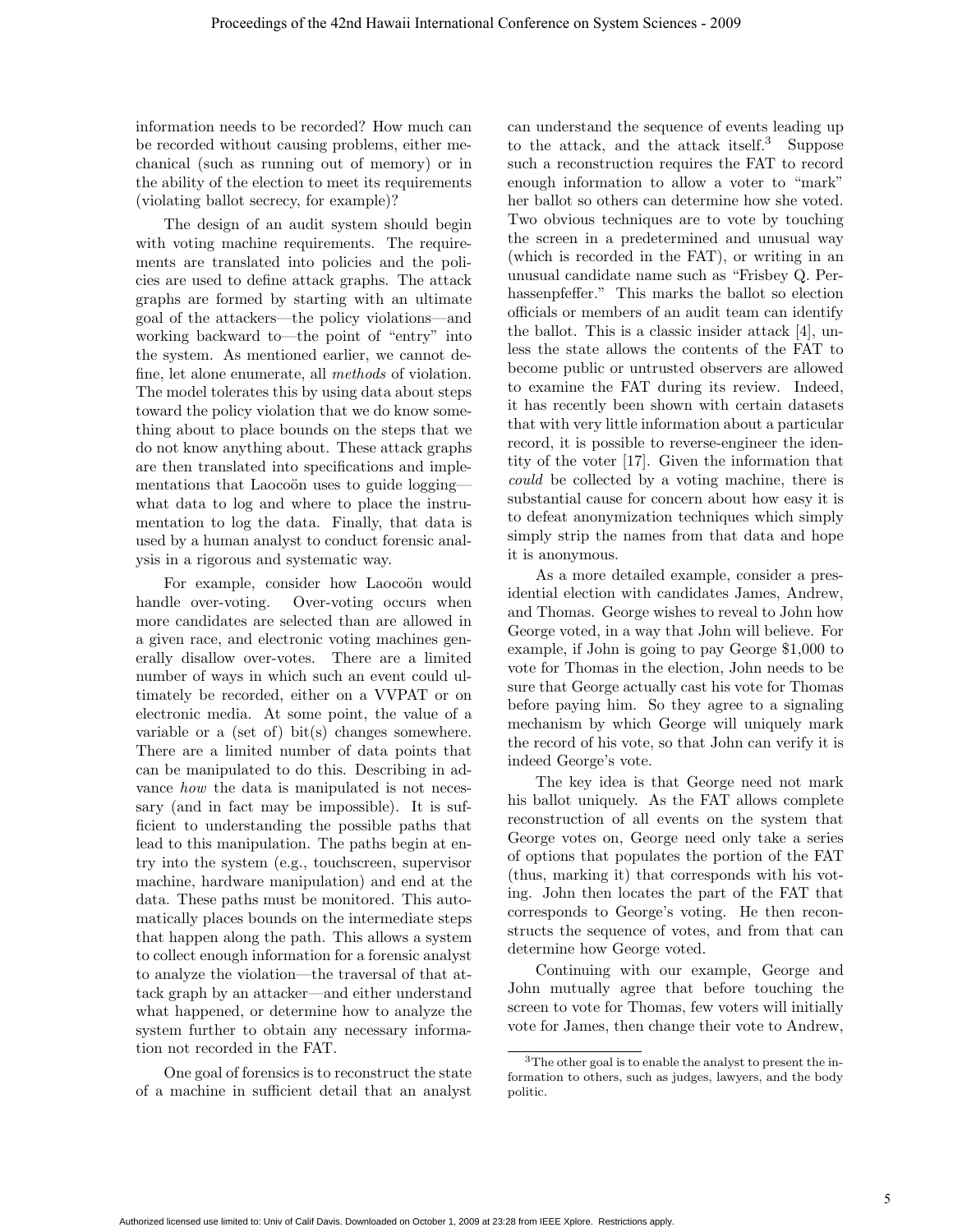change it back to James, and finally to Thomas. So George agrees that he will touch the voting machine's screen to vote for candidates in that order. As the system allows the user to change his selections up until the ballot is actually cast, that sequence of touches will cause the final vote for president to be cast for Thomas, as John wants.

Specifically, George enters the polling station and is assigned a voting machine. He walks over and begins to vote. When he reaches the presidential race, he taps the icon next to James. The system marks a vote for James. George then taps the icon next to Andrew; the screen changes the mark to reflect a vote for Andrew, and cancels the mark for James. George touches the icon by James again, changing the vote back to James; then he touches the icon for Thomas. The final vote marked is "Thomas."

After the election is over, an audit is called for because there are indications that a system malfunctioned and votes may have been lost. So the forensic auditors begin auditing the system that George used to vote. John is one of the observers of the audit. He sees the FAT generated for the machine, and looks for the sequence he and George agreed to. When he finds it, he knows that George has voted as he promised, and pays the \$1,000. This type of attack exploits a covert channel—a path whose primary purpose is not communication, but one that can be used to communicate. In this case, the goal of the FAT is to record events for analysis; it is not designed to be a communication channel in the sense of electronic mail or a telephone line. But that is exactly how George and John are using it.

## **4 Methods for Enforcing Anonymity**

The area of covert channels arises with any shared medium, and it has been studied extensively in computer security, particularly in conjunction with systems that handle different levels of classified materials (e.g., classified, secret, and top secret) [13, 15, 23, 25]. Two general categories of approaches for reducing the amount of communication that can be communicated via covert channels have been identified: enforcing regularity and adding noise.

In this context, the first approach suggests modifying the FAT log entries in some way to make them more regular, so an analyst cannot glean information from the differences. Communication requires changes to information. For example a steady "hum" conveys nothing. If the "hum" starts and stops, the points of starting and stopping can communicate something (much as Morse code is used to communicate something). If the hum varies in intensity, the changes and different intensities can communicate something. Similarly, one analyzes the FAT entries to determine how information can be transmitted using them. In our above example, reordering the screen touches would close the channel that depends on the order of the touches.

This raises two problems. First, the specific nature of the covert channel through the resource controls the countermeasure. The above assumes information is encoded in ordering of touches. But if the information were encoded as number of touches for a set of candidates—such as three touches for James and five for Andrew—then rearranging the FAT entries does not obscure the "signal" in the channel.

Even if the countermeasure were appropriate, we have to consider its effects on the use of the FAT. Reordering events within the log changes the analysts' view of the sequence in which those events occurred. This inhibits accurate analysis. As an example, suppose a bug in the code will delete one of James's votes and add one to Thomas's votes whenever someone votes for Andrew. If the sequence of the changes are jumbled so that all votes subtracted from James's votes come first, then the votes for Thomas, and then the votes for Andrew, the connection between the vote changes will be lost—and the FAT will be of minimal use to the auditors.

An alternate approach preserves the existing log entries; it simply obscures them. Instead of rearranging the entries, the system adds spurious log entries to the FAT as the FAT is generated. This follows the second category of approaches for handling covert channels: adding noise. It obscures the "signal" because now the auditors cannot determine which entries are real and which entries are not. Returning to our example, this mechanism might cause two more entries to be added. So rather than the sequence James, Andrew, James, Thomas, the log may show James, Thomas, Andrew, James, Thomas. This complicates the analysis because the spurious entries introduce potential dependencies that the analysts must eliminate.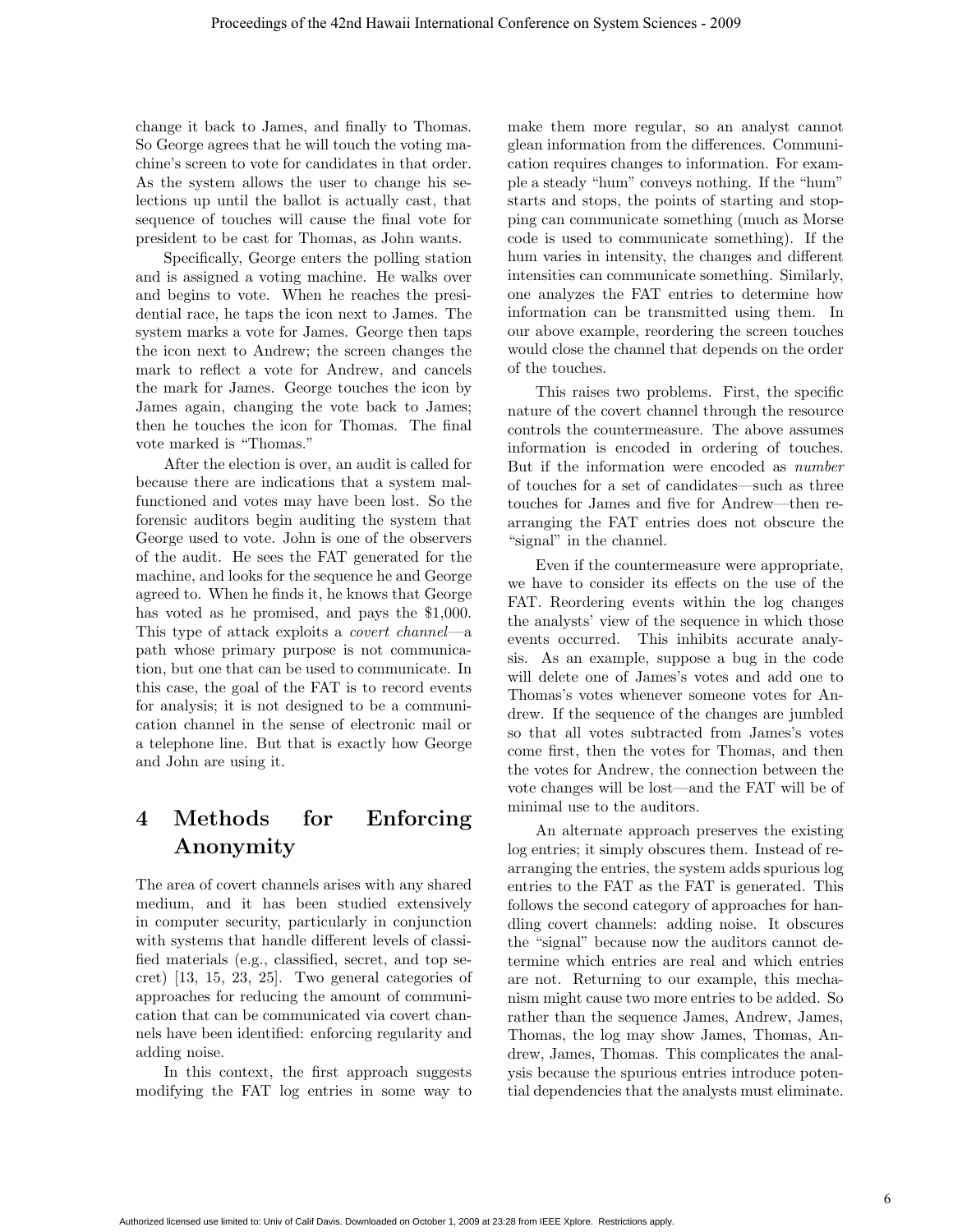Indeed, obfuscation has been used to defeat security analysis. Garfinkel discussed its use in "anti-forensics" [12], and Conti specifically addressed attacking visualization systems for security [9]. Other areas include code obfuscation [3], steganography [14], methods for defeating attempts to mine statistical databases [1, 10]. But the goal of the obfuscation proposed is not to defeat the derivation of accurate forensic information; it is designed to close a covert channel, and so the focus differs from these approaches.

A key question is how the addition of FAT entries will affect the analysis of the log. If the new entries reflect problems, then they may cause the analysts to spend time looking at problems not relevant to the goal of the audit. In practice, this is undesirable, so the entries should be added only when they can be inserted without obscuring the sequence of actions within the system or the final contents of the ballot. The question is how to guarantee this.

One obvious approach is to generate log entries from sections of code that have a very high assurance of being correct. For example, if two successive screen touches overwrite the same location register, as many screen touches as desired may be added before the final one without affecting the results of the vote (as the last candidate touched is the one being voted for). A second approach is to insert bogus log entries that advance the voter to the next screen, enter some random data corresponding to log entries, and then return to the previous screen. With care, log entries for selections that the voter does not make on the future screen can be eliminated simply by adding new FAT entries that undo those selections.

Analysts who have access to the FAT only will be unable to distinguish between randomly generated entries and entries corresponding to actions. But if analysts have access to both the FAT and the source code, then the analysts may be able to compare the FAT to the code for creating log entries and distinguish the two types of entries. To prevent this, the random entries can be generated using an asynchronous timer, causing an interrupt that invokes a routine to add a random FAT entry.

As an example, suppose the screen of candidates defines "hot spots" to be areas  $A_1, ..., A_n$ and variables  $v_1, ..., v_n$  capture the state corresponding to those areas. So, if the voter has touched area  $A_i$  once, then  $v_i$  contains the value of "1." Then when the asynchronous routine is invoked, it can either generate a completely random press (to indicate the voter has touched the screen outside the hot spots) or generate a press for any of the given areas. In the latter case, the routine would need to retain the state of the variable corresponding to that area. The system must ensure that on exit (a ballot is cast), the state of that variable is what it would be without the asynchronous routine's interference.

This approach appears to offer significant benefits over rearranging log entries. It does not obscure the sequence of events; that sequence is a (proper) subsequence of the FAT entries. It does obscure both the number of FAT entries and the distance (number of entries) between any pair of FAT entries. Thus, problems existing in the unaugmented FAT would also exist in the augmented FAT.

Although deleting log entries would enhance this technique, in the context of auditing, deleting real entries will hinder the analysis and so are not appropriated.

## **5 Future Work**

The exact algorithms to be used will vary based upon the construction of the software used in the e-voting system. In some cases, the asynchronous approach discussed above would work. In others, for example should the e-voting system not support that approach, perhaps adding code to the FAT logging routines to generate between 0 and  $n$ entries before generating the correct entry would provide the appropriate measure of noise to make the bandwidth of the covert channel acceptable. This leads us to a number of interesting theoretical questions.

The first is how to analyze the covert channel to determine the various method that can be used to pass information. We have discussed using sequence information and counts, both of which the random FAT entry technique hinders. Are there others, and if so in what ways can we hinder their use? In answering this question, we must take into account the inability to close covert channels generally, and be content with sufficient "noise" to render the analysts being able to discern the communication as unlikely as desired.

The second is how to integrate the defensive mechanism into the e-voting system's code base in such a way that it will not introduce new problems. Many studies have demonstrated the poor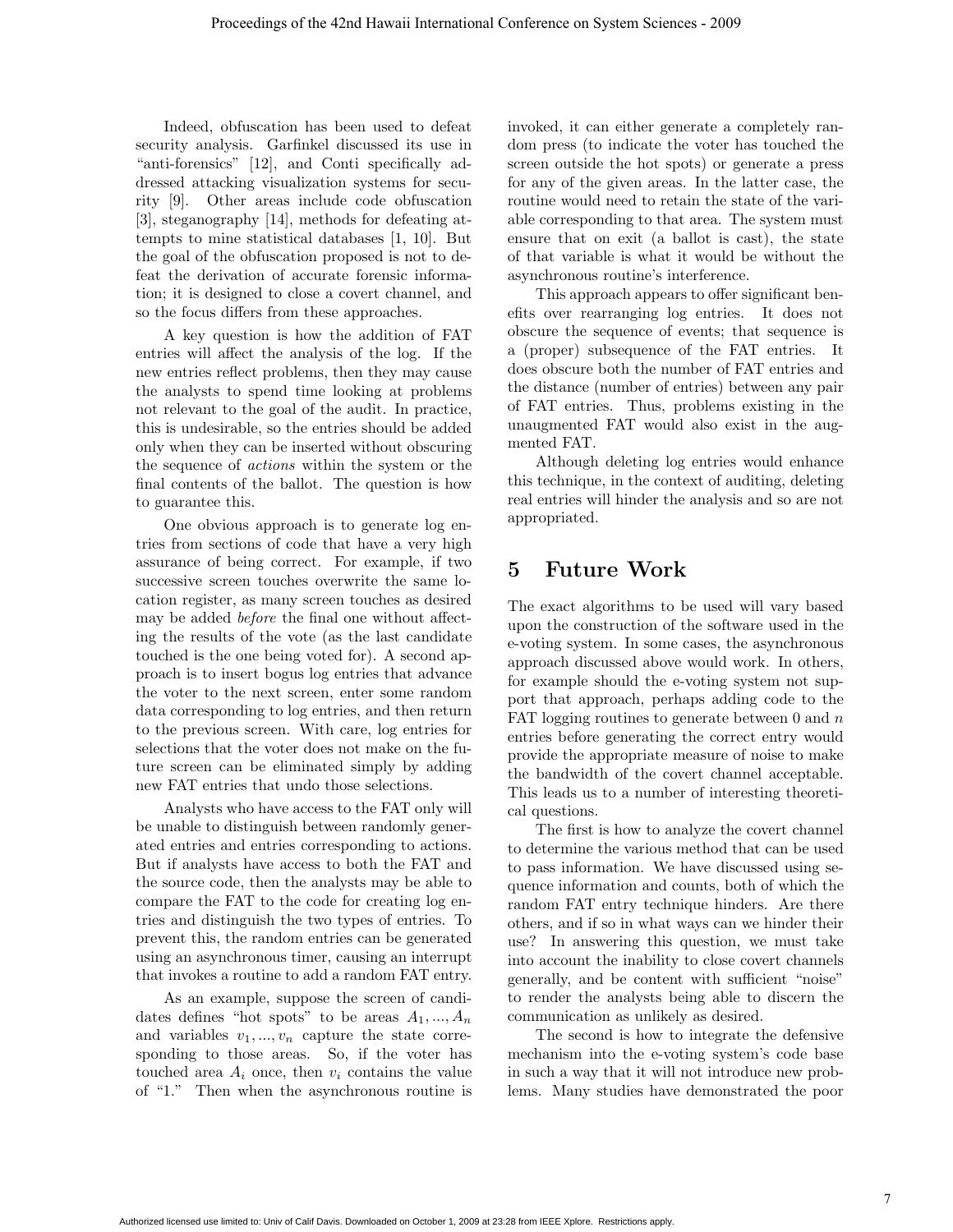quality of e-voting system code (see for example [6, 5, 16, 29]). The integration of additional routines, particularly asynchronous ones, must be done carefully. Perhaps this type of mechanism will encourage the development of more robust evoting systems with greater assurance than the current generation of e-voting systems.

## **6 Conclusions**

Much effort and study has gone into the auditing of elections. Virtually no effort and study has gone into the auditing of e-voting systems. The two are fundamentally different.

Auditing an election requires that the votes be verified to have been tallied correctly. The concept of "software independence," introduced by Rivest [24], requires that the election results be demonstrably correct even in the face of software errors. The use of a VVPAT is one mechanism that helps satisfy software independence; even if the evoting system misrecords votes electronically, the VVPAT can be used as the authoritative record of  $votes<sup>4</sup> regardless of the electronic count of votes.$ 

Auditing an e-voting system requires that the system be shown to have worked correctly. If the system did not, the audit must show how the system failed. The VVPAT will help minimally here, and only if the VVPAT records can be matched against the electronically recorded ballots. If there is no discrepancy, then either the vote was correctly recorded or both the VVPAT and the electronic record misrecorded it. If the two differ, one is wrong. Beyond that, the analysts must guess at where the problem is likely to be, or try to analyze the software directly—a complex task [29].

But detailed audit records, of the sort that this paper calls a FAT, can be used to leak information. They must be obscured if the audit is to be public. Thus, they must be protected in some way, yet in such a way that does not change the results of any audit. Hence the proposed scheme.

One obvious question is, why not simply use trusted auditors and disallow anyone else from seeing the FAT? The answer lies in the realm of the non-technical. If elections are to be transparent, so must the post-election processes. And if a problem arises, the resolution of that problem must also be transparent. This means that the auditors must be able to demonstrate what happened, and why, and how, to others. This would require untrusted people having access to the FAT.

## **Acknowledgements**

Sean Peisert was supported by grant 2006-CS-001- 000001 from the U. S. Department of Homeland Security, under the auspices of the Institute for Information Infrastructure Protection & I3P research program. The I3P is managed by Dartmouth College. The views and conclusions contained in this document are those of the authors and should not be interpreted as necessarily representing the official policies, either expressed or implied, of the U.S. Department of Homeland Security, the I3P, or Dartmouth College.

Matt Bishop gratefully acknowledges the support of award number CNS-0716827 from the National Science Foundation to the University of California at Davis.

Alec Yasinsac was supported in part through DoD Grant H98230-07-1-0221.

### **References**

- [1] Nabil R. Adam and John C. Worthman. Security-Control Methods for Statistical Databases: a Comparative Study. ACM Computing Surveys, 21(4):515–556, December 1989.
- [2] James P. Anderson. Computer Security Threat Monitoring and Surveillance. Technical report, James P. Anderson Co., Fort Washington, PA, April 1980.
- [3] Boaz Barak, Oded Goldreich, Russell Impagliazzo, Steven Rudich, Amit Sahai, and Salil Vadhan Ke Yang. On the (Im)possibility of Obfuscating Programs. In Proceedings of the 21st Annual International Cryptology Conference on Advances in Cryptology (Crypto), volume 2139 of Lecture Notes in Computer Science, pages 1–18, Santa Barbara, CA, August 2001.
- [4] Matt Bishop, Sophie Engle, Carrie Gates, Sean Peisert, and Sean Whalen. We Have Met the Enemy and He is Us. In Proceedings New Security Paradigms Workshop (NSPW)

<sup>4</sup>Assuming the VVPAT is implemented correctly, works during Election Day, and voters check that the VVPAT correctly records their vote.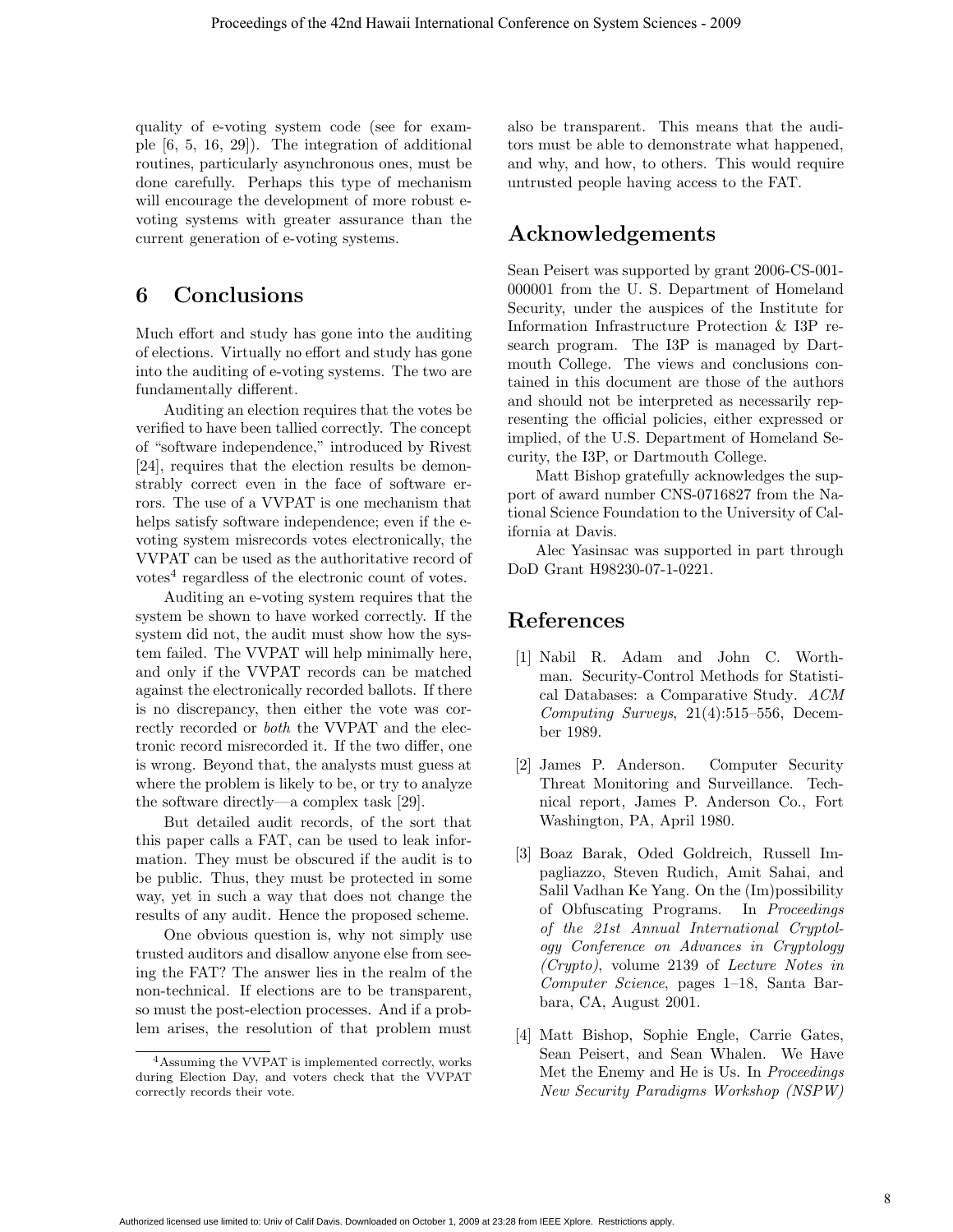(to appear), Lake Tahoe, CA, September 22– 25, 2008.

- [5] Matt Bishop and David Wagner. Risks of E-Voting. Communications of the ACM, 50(11):120, November 2008.
- [6] Matt Bishop et al. UC Red Team Report of California Secretary of State Top-to-Bottom Voting Systems Review, July 2007.
- [7] Matt Blaze, Patrick McDaniel, and Giovanni Vigna et al. EVEREST: Evaluation and Validation of Election-Related Equipment, Standards and Testing. Secretary of State of Ohio, December 7, 2007.
- [8] David Bonyun. The Role of a Well-Defined Auditing Process in the Enforcement of Privacy and Data Security. In Proceedings of the 1980 IEEE Symposium on Security and Privacy, 1980.
- [9] Gregory Conti, Mustaque Ahamad, and John Stasko. Attacking Information Visualization System Usability Overloading and Deceiving the Human. In 2005 Symposium on Usable Privacy and Security (SOUPS), 2005.
- [10] Dorothy E. Denning. Secure Statistical Databases with Random Sample Queries. ACM Transactions on Database Systems, 5(3):291–315, September 1980.
- [11] Ariel J. Feldman, J. Alex Halderman, and Edward W. Felten. Security Analysis of the Diebold AccuVote-TS Voting Machine. http://itpolicy.princeton. edu/voting, September 2006.
- [12] Simson Garfinkel. Anti-Forensics: Techniques, Detection, and Countermeasures. In Proceedings of the 2nd International Conference on i-Warfare and Security (ICIW), Naval Postgraduate School, Monterey, CA, March 2007.
- [13] J. Thomas Haigh, Richard Kemmerer, John McHugh, and William D. Young. An Experience Using Two Covert Channel Analysis Techniques on a Real System Design. IEEE Transactions on Software Engineering, 13(2):157–168, Feb 1987.
- [14] Neil F. Johnson, Zoran Duric, and Sushil Jajodia. Information Hiding: Steganography and Watermarking—Attacks and Countermeasures. Journal of Electronic Imaging, 10(3):825–826, July 2001.
- [15] Richard A. Kemmerer. Shared resource matrix methodology: An approach to identifying storage and timing channels. ACM Transactions on Computer Systems, 1(3):256–277, August 1983.
- [16] Tadayoshi Kohno, A. Stubblefield, Aviel D. Rubin, and Daniel S. Wallach. Analysis of an Electronic Voting System. In Proceedings of the 2004 IEEE Symposium on Security and Privacy, pages 27–40, 2004.
- [17] Arvind Narayanan and Vitaly Shmatikov. Robust De-anonymization of Large Sparse Datasets. In Proceedings of the 29th IEEE Symposium on Security and Privacy, pages 111–125, Oakland, CA, May 2008.
- [18] National Institute of Standards and Technology (NIST). Voluntary voting system guidelines (vvsg). http://vote.nist.gov/ vvsg-report.htm.
- [19] Sean Peisert, Matt Bishop, Sidney Karin, and Keith Marzullo. Principles-Driven Forensic Analysis. In Proceedings of the 2005 New Security Paradigms Workshop (NSPW), pages 85–93, Lake Arrowhead, CA, October 2005.
- [20] Sean Peisert, Matt Bishop, Sidney Karin, and Keith Marzullo. Analysis of Computer Intrusions Using Sequences of Function Calls. IEEE Transactions on Dependable and Secure Computing (TDSC), 4(2):137– 150, April–June 2007.
- [21] Sean Peisert, Matt Bishop, and Keith Marzullo. Computer Forensics In Forensis. In Proceedings of the Third International IEEE Workshop on Systematic Approaches to Digital Forensic Engineering (IEEE-SADFE), pages 102–122, Oakland, CA, May 22, 2008.
- [22] Sean Philip Peisert. A Model of Forensic Analysis Using Goal-Oriented Logging. PhD thesis, Department of Computer Science and Engineering, University of California, San Diego, March 2007.